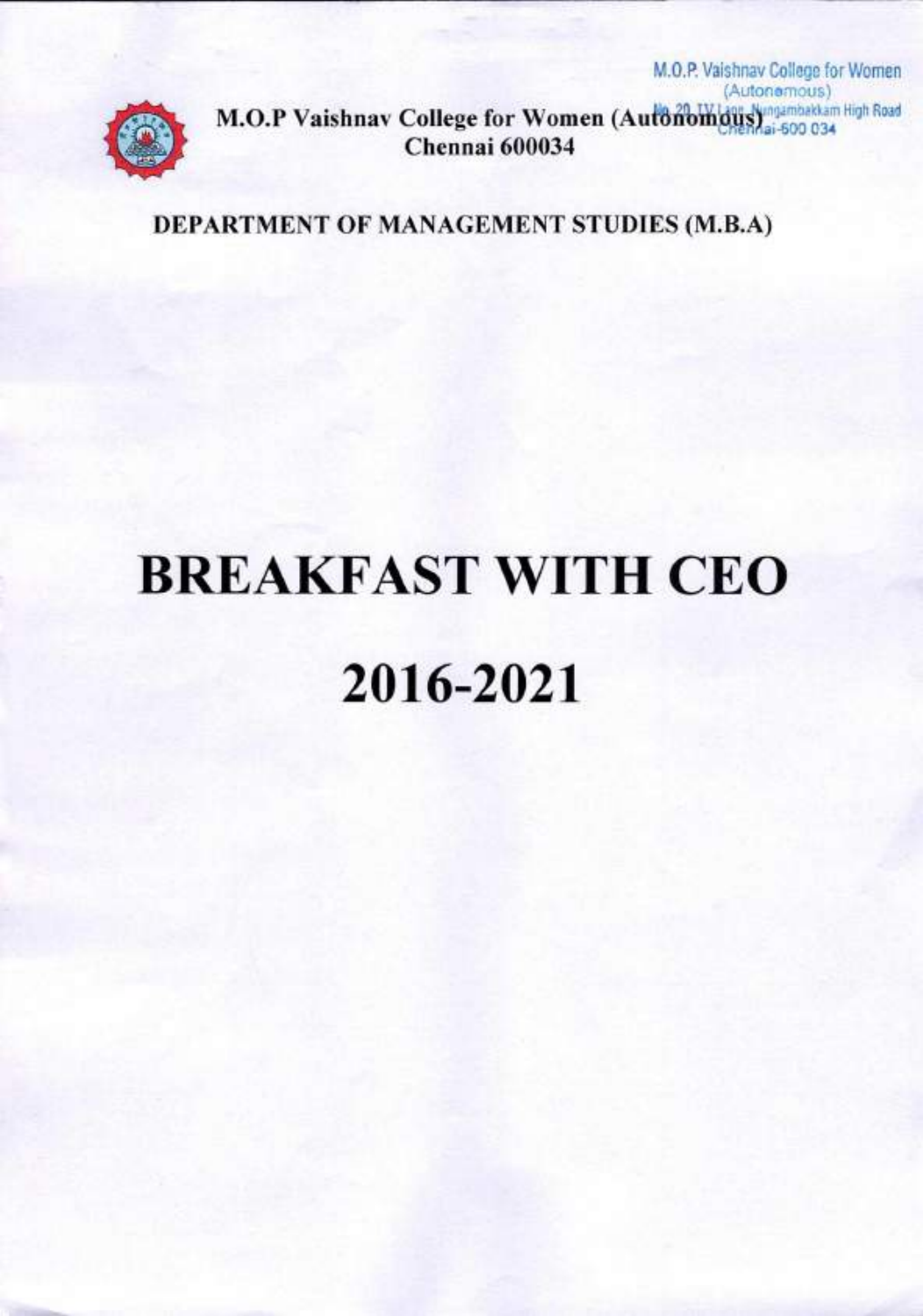M.O.P. Vaishnav College for Women (Autonomous) No. 20, IV Lane, Nungambakkam High Road Chennai-600 034



**M.O.P Vaishnav College for Women (Autonomous)** Chennai 600034

#### DEPARTMENT OF MANAGEMENT STUDIES (M.B.A) **BREAKFAST WITH CEO**

#### **ABOUT BREAKFAST WITH CEO**

Breakfast with CEO envisaged by Dr Lalitha Balakrishnan, Principal MOP Vaishnav College was initiated to facilitate the management students to have a live informal interaction with CEO and Cxo's of organizations and to encourage participative learning by way of active learning process, understand and apprehend the challenges, opportunities and way forward of the corporate world.

The department has organised plethora of the series year wise and the details are as listed below:

DATE OF THE EVENT: 24 JANUARY 2020

NAME OF THE CEO: MR. VINODH .C. BACKTRAC Pte Ltd

**SESSION TOPIC: CHALLENGES OF STARTING AND MANAGING A COMPANY** 

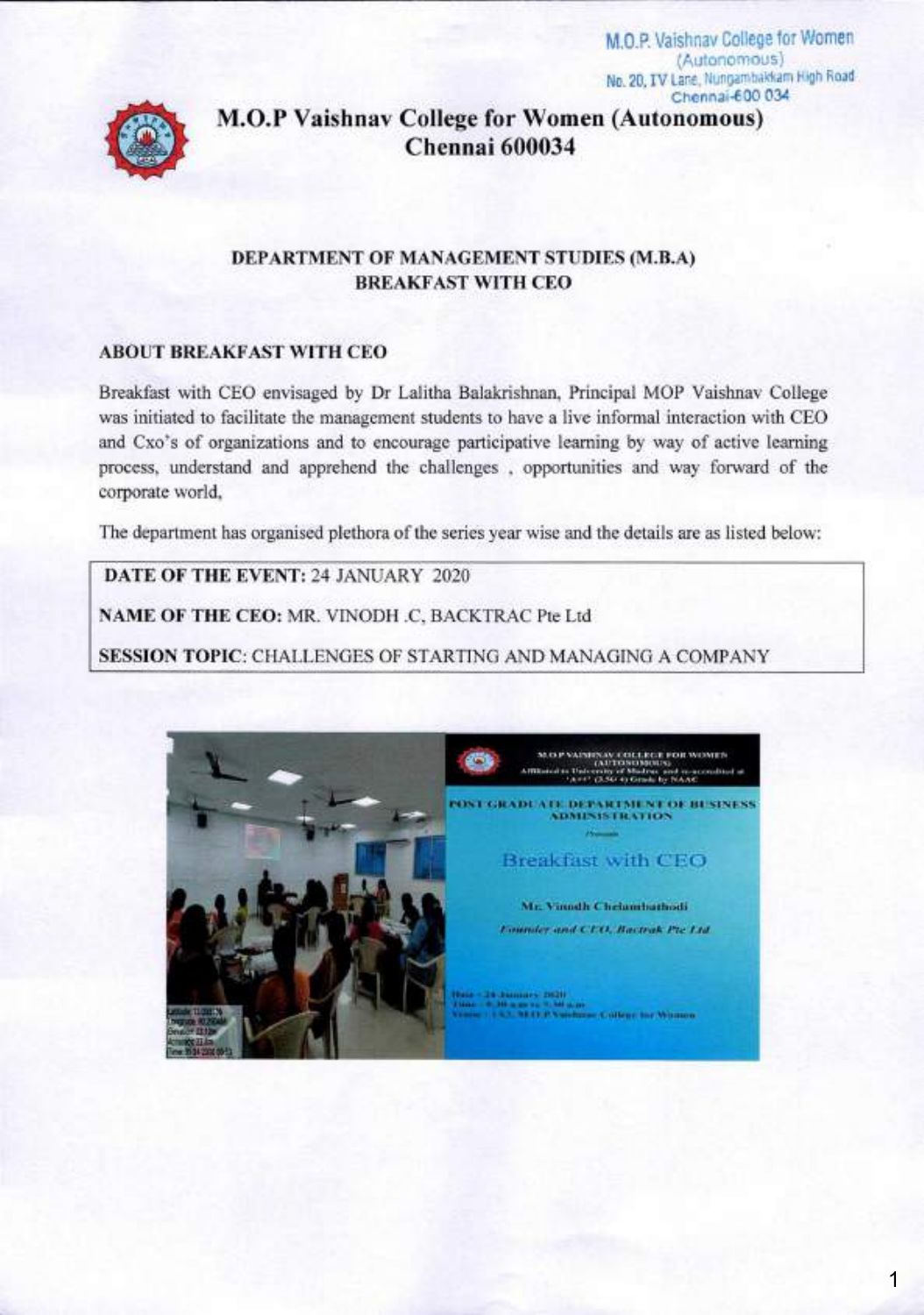

#### M.O.P. Vaishnav College for Women (Autonomous) **M.O.P Vaishnav College for Women (Autonomous)**<br>Chennel 600024 **Chennai 600034 Chenn60O 034**

#### **SESSION TAKEA WAY**

With rising dynamics of business and changing business volatile environment, Founder of Backtrac, Mr Vinod addressed that biological intelligence, aggressive personality and hard riving skill is no longer a vital component for leaders. The new age leadership skillset demanded unlearning and imparting skillset of user experience , diffused compassion, storytelling the best practices of organisation and exponential thinking to name a few.

**DATE OF THE EVENT:** 16 JULY 2019 **NAME OF THE CEO:** MR. SANTOSH MURUGANANDHAM, KOLAPASI **SESSION TOPIC: CHALLENGES IN A NEW VENTURE** 



**M.O.P VAISHNAV COLLEE FOR WOMEN ; (AUTONOMOUS) ALO.P VAISHNAV COLLEE FOR WOMEN (AUTONOMOUS)**<br> **Attitude to University of Madrin, and re-accredited of** 

POST GRADUATE DEPARTMENT OF BUSINESS ADMINISTRATION PRESENTS

#### *!iRE.IA FAST WiT/I CEO*

**CHALLENGES IN A NEW VENTURE** 

 $E_Y$ **Mr. Santhosh Muruganandham Founder. Kolapasi** 

**Date: 16th August 2019 Time: lOAM Venue: 1A2**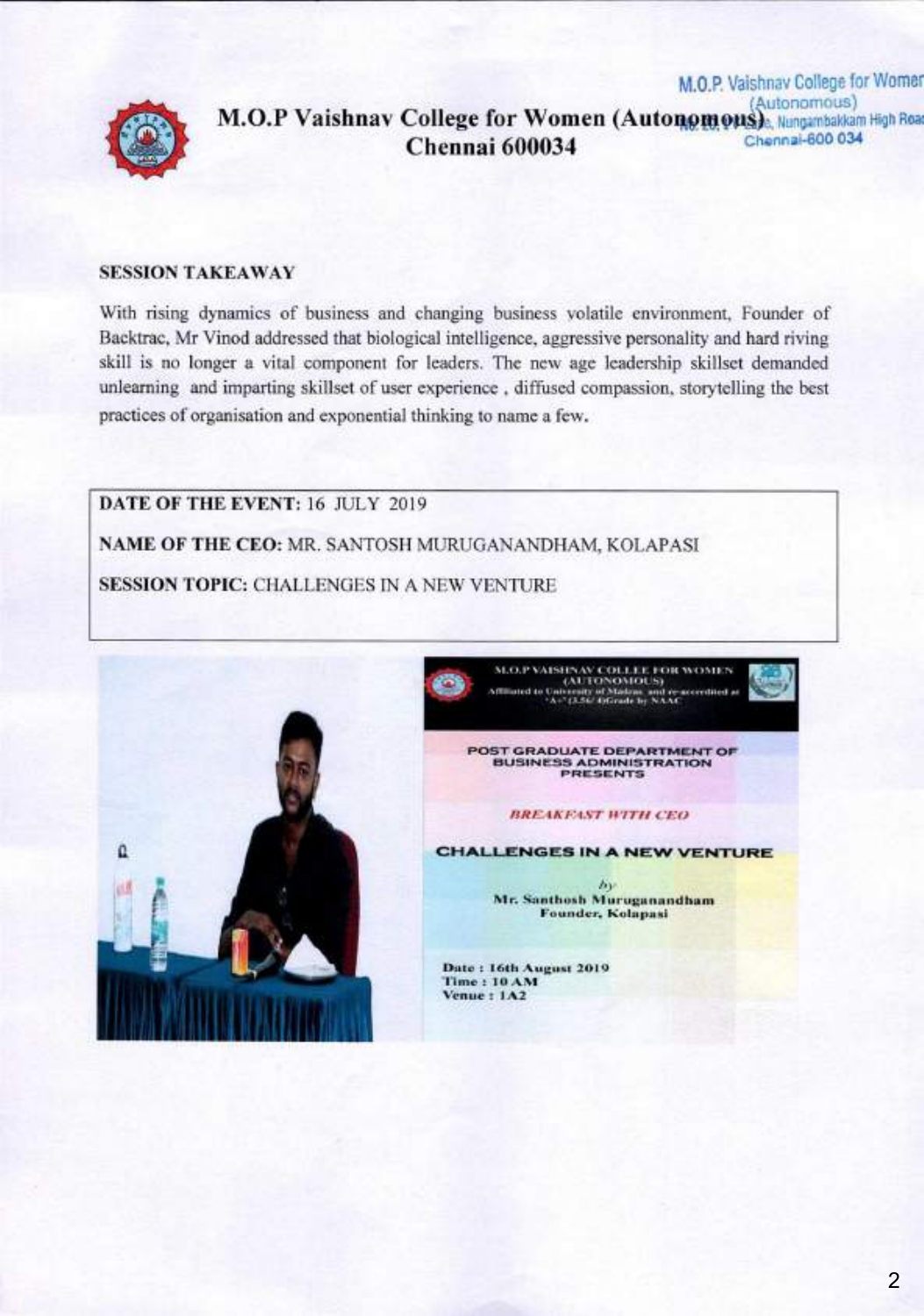No. 20, IV Lane, Trungambakkam High Road **M.O.P Vaishnav College for Women (Autonomous)** al-800 034 **Chennai 600034** 

M.O.P. Vaishaav College for Women (Aut:nomous)

#### **SESSION TAKEAWAY**

Mr. Santhosh narrated the story of inception of Kolapasi started with one man's hunger to solve a problem. When Santhosh Muruganantham returned from the US he craved warm, homely, yummy food that would satisfy his hunger. But with both him and his wife working, this kind of food was hard to find. Regular restaurants did not satisfy this craving. Santosh's problem-solving mind got to work and he along with couple of his close friends Adithya and Padmanabhan came up with an idea for a brand that was accessible for people without any of the extra fills. With a simple delivery and takeaway menu that doesn't compromise on quality and meals that satisfied everyone's craving — Kolapasi was born.

**DATE OF THE EVENT:** 29 AUGUST 2019

**NAME OF THE CEO:** AHALYA, FOUNDER AHALYA JEWELLERY

**SESSION TOPIC:** COLOURFUL ASPIRATIONS

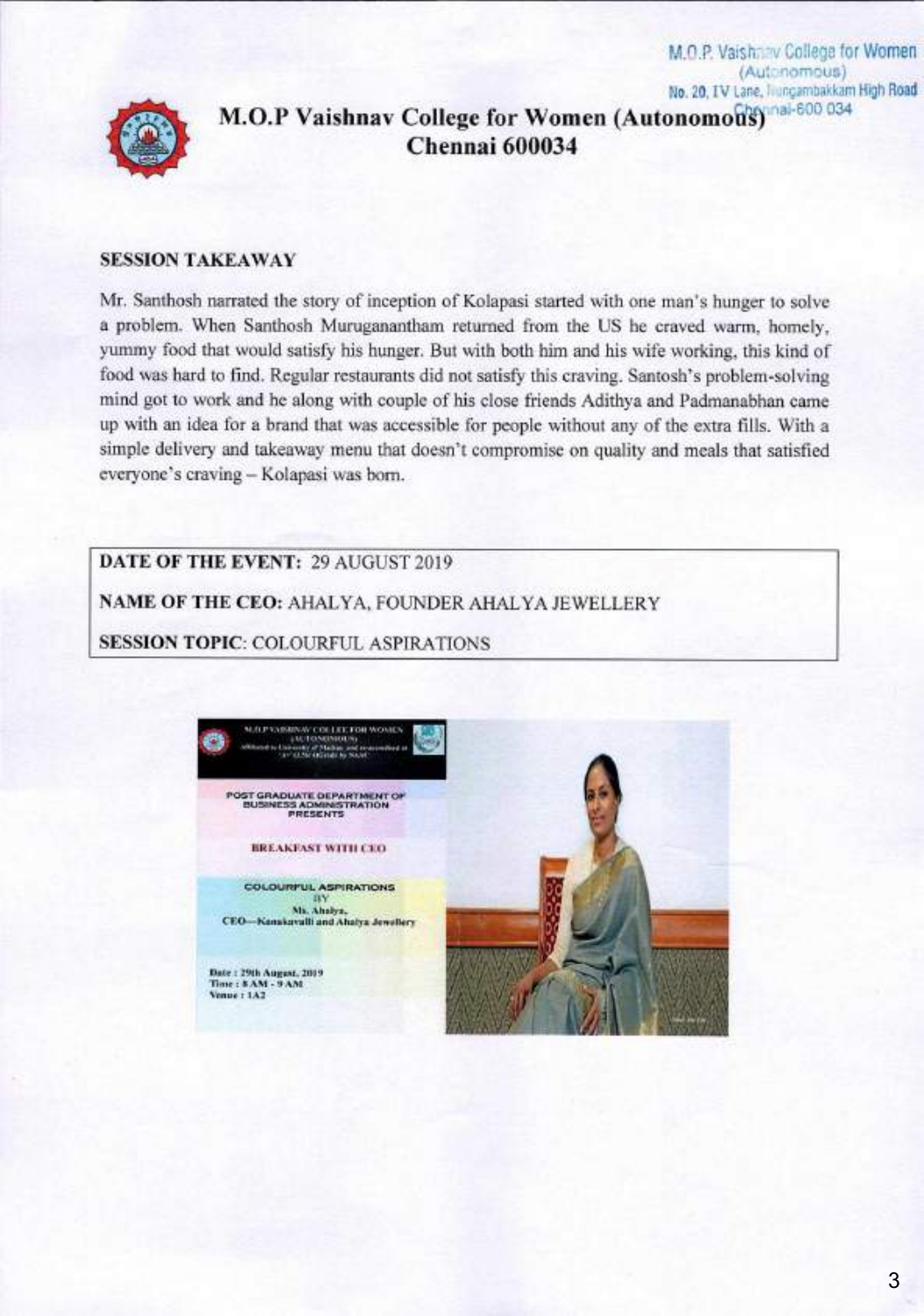

## (Autonomous) M.O.P Vaishnav College for Women (Autonomous) 314 500 034 Chennai 600034

M.O.P. Vaishnav College for Women

### **SESSION TAKEAWAY**

Ahalya spoke about creating a difference in a traditional industry rampant with immense competition from the traditional sellers and the new age marketeers. She spoke extensively about creating customer experiences and ensuring customers are constantly engaged through one's business.

**DATE OF THE EVENT: 1 SEPTEMBER 2018** 

NAME OF THE CxO: Mrs. BHARATHI BHASKAR, SENIOR VICE PRESIDENT, CITI **BANK INDIA** 

**SESSION TOPIC: KEEPING YOUR PASSION ALIVE** 





Date: 30th August 2018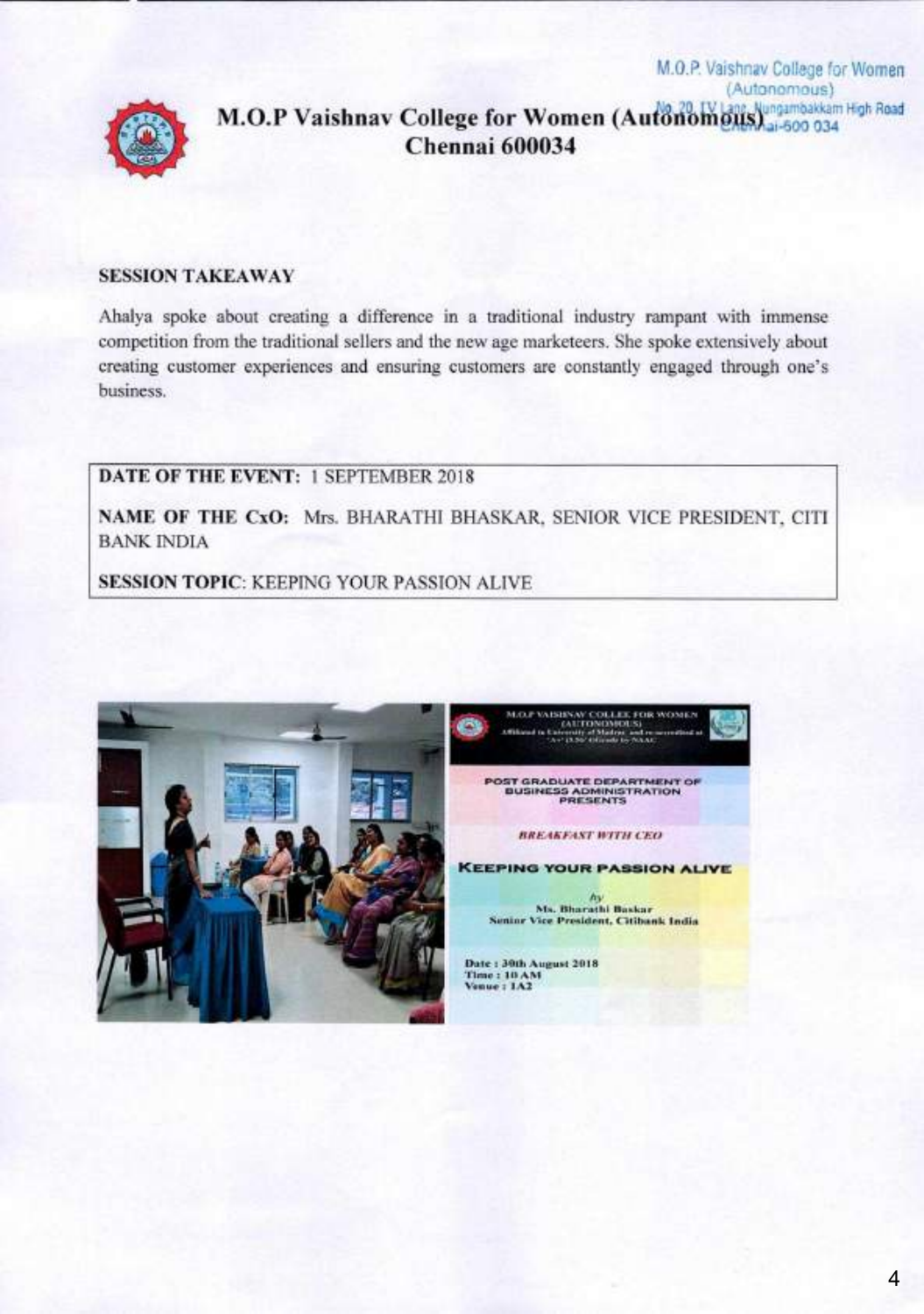No. 20, IV Lane, Nungambakkani High Road M.O.P Vaishnav College for Women (Autonomous) Chennai 600034

M.O.P. Vaishnav College for Women (Autonomous)

#### **SESSION TAKEAWAY**

Bharathi Bhaskar, a well-known and versatile speaker, is a senior vice president in Citi Bank has completed her Post Graduation in Business Administration from **Anna University**. She began giving her speeches from her school days. She is a public speaker for more than ten years. Bharathi Baskar conducted many programs like "Magalir Panchayattu" and "Vaanga Pesalam" aired on Sun TV. She also wrote many short stories that were published by the Tamil Magazine "Kalki". The Breakfast with CEO session threw light on the challenges and opportunities in corporate for women and shared few interesting real-time situations

DATE OF THE EVENT: 14 DECEMBER 2018

NAME OF THE CxO: Ms. SUREKHA RAJ, MANAGING DIRECTOR, SKYLARK

**SESSION TOPIC: VENTURING INTO A BUSINESS IDEA** 



#### **SESSION TAKEAWAY**

Skylark is an organization with young energy and enthusiasm, focused towards a wide range of Human Resource & Business Solutions which includes Placement, Staffing, Corporate Training, Orientation, Career Counseling and Higher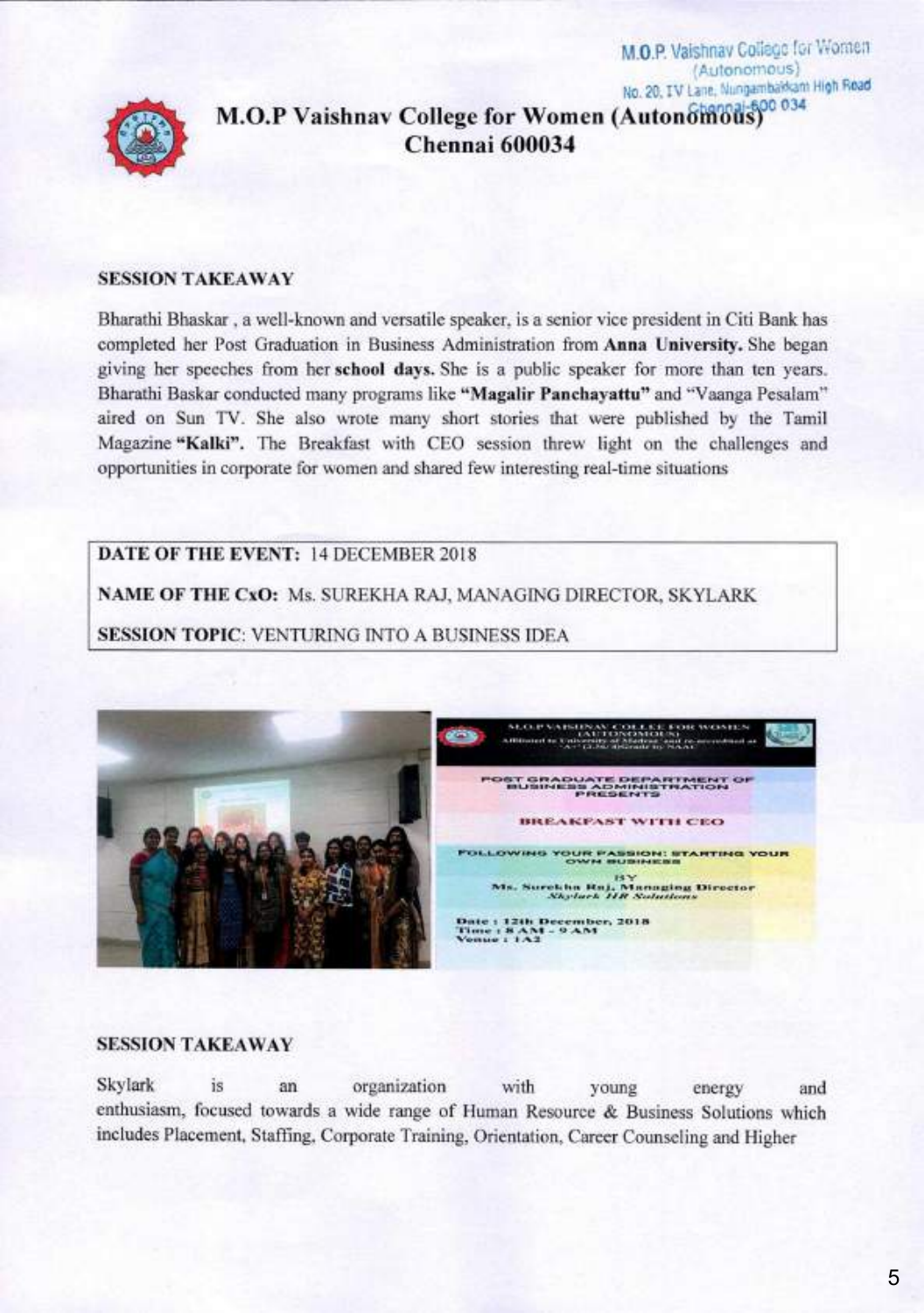(Autonomous) ambakkam High Road M.O.P Vaishnav College for Women (Autonomous) 00 034 Chennai 600034

M.O.P. Vaishnav College for Women

Education Assistance, Events, online & media assistance, auditing, legal & financial management. Surekha hails from hard-core marketing and operations background with over 12

years of experience. She motivated the session with the mantra that networking is the only vital key to be sustainable in organization.

DATE OF THE EVENT: 4 AUGUST 2018 NAME OF THE CEO: Mr. VIJAY, FOUNDER GO BRAND 360 **SESSION TOPIC: BRANDING IN THE NEW AGE** VAISHNAV COLLER FOR WOME<br>10 UNITONOMOLIS)<br>10 UNITONOMOLISE REPORTED TO CONTRACT NUCK IP **DEPARTMENT OF BUSINESS ADMINISTRATION BREAKFAST WITH CEO BURANDING IN THE NEW AGE** bv Mr. Vijay Sekhar Founder and Creative Director-go brand 360 Date: 4th August 2018 Time: 10 AM Venue: 1A2

#### **SESSION TAKEAWAY**

Mr Vijay Sekar is a seasoned professional in the advertising field with over 20 years of experience. He spoke about the steps involved in creating and designing an advertising campaign right from the inception stage. He also highlighted the challenges involved in the field and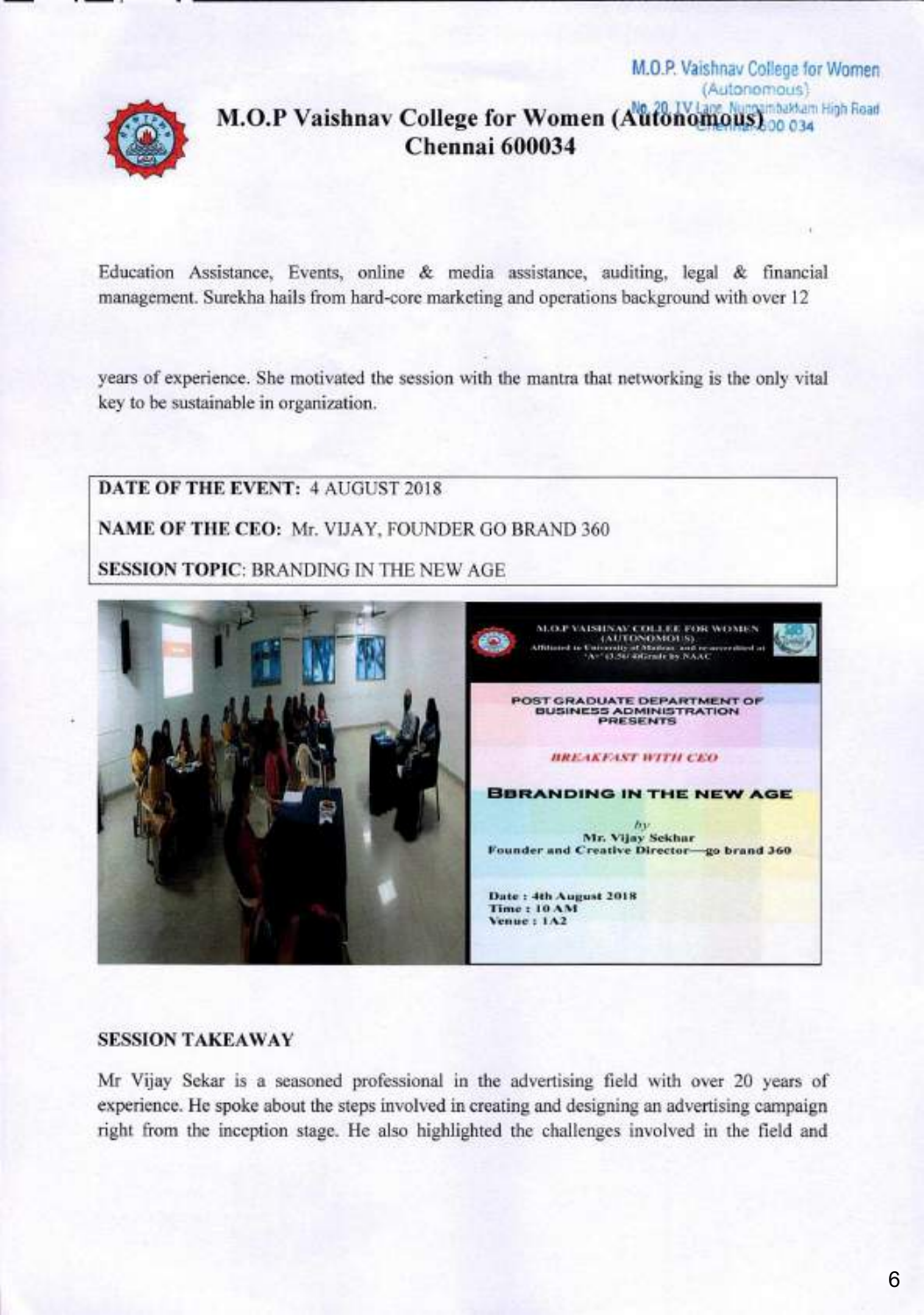# No. 29, IV Lane, Nongambakkam High Read M.O.P Vaishnav College for Women (Autonomous) 034 Chennai 600034

M.O.P. Vaishnav College for Wemen (Autonomous)

touched

upon real time examples of campaigns that became a hit and the ones that gave immense learning opportunities.

DATE OF THE EVENT: 17 AUG 2017

NAME OF THE CEO: Ms. R S ISABELLA, MANAGING DIRECTOR, REPCO BANK

**SESSION TOPIC: NEW AGE BANKING** 



#### **SESSION TAKEAWAY**

The second speaker for the series to adorn the "Breakfast with CEO" session was Ms R S Isabella, the managing director, Repco Bank; she spoke about how banking has evolved in the years, and how technology is paving a role in creating innovative banking services, that add convenience to the customers. She also touched upon how banks are trying hard to reduce NPAs from their books to attain good profitability and support the overall economy of the country.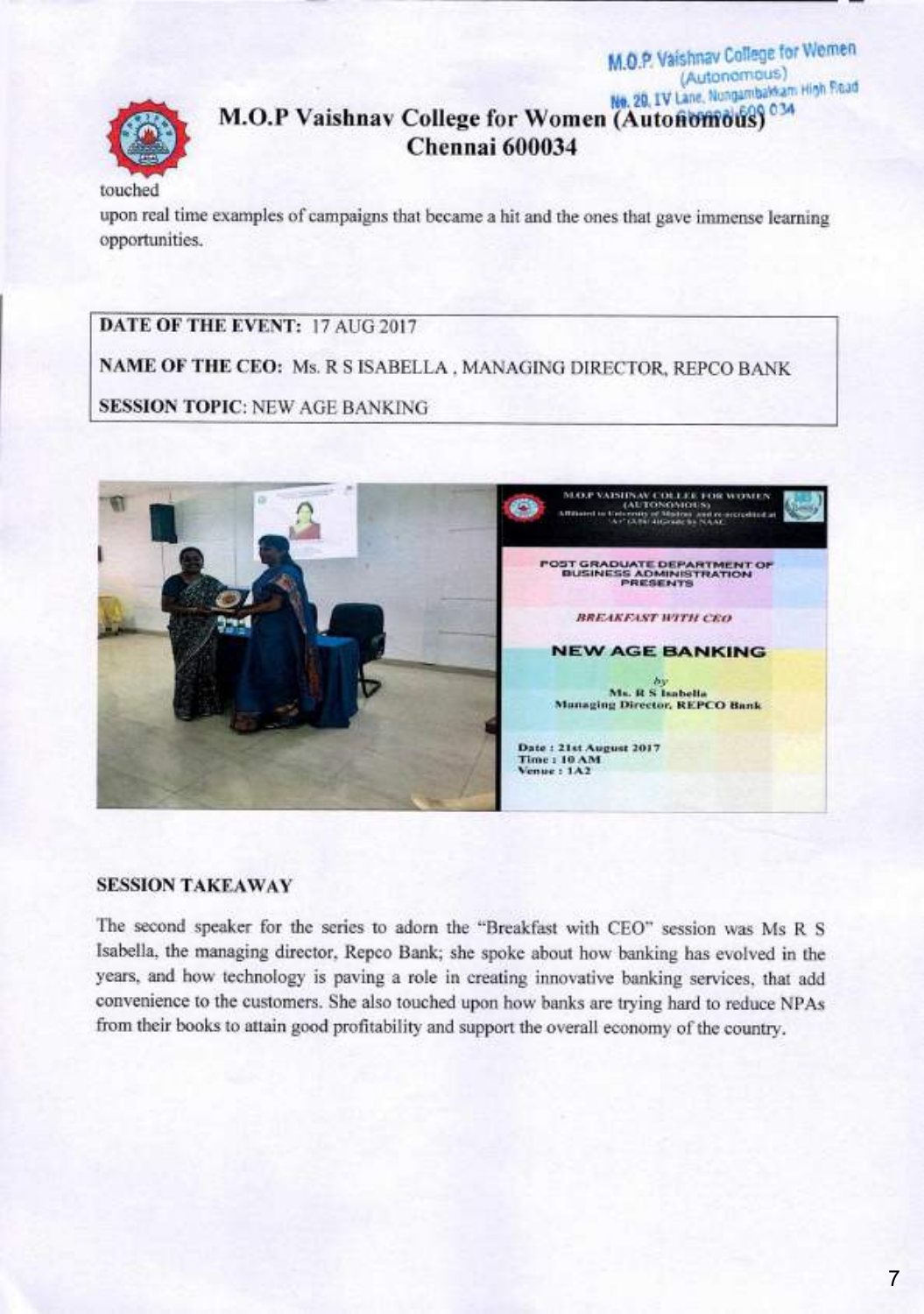

**M.O.P Vaishnav College for Women (Autonomous) No. 20, IV Lane, Nungambakkam High Road** Chennal-600 034 **Chennai 600034**

**M.O.P.** Vaishnav College for Women (Autonomous)

## **DATE OF THE EVENT:** 7 JULY 2017

**NAME OF THE CEO:** Ms. JEYASREE RAVI, FOUNDER PALAM SILKS

**SESSION TOPIC:** THE JOURNEY OF AN ENTREPRENEUR